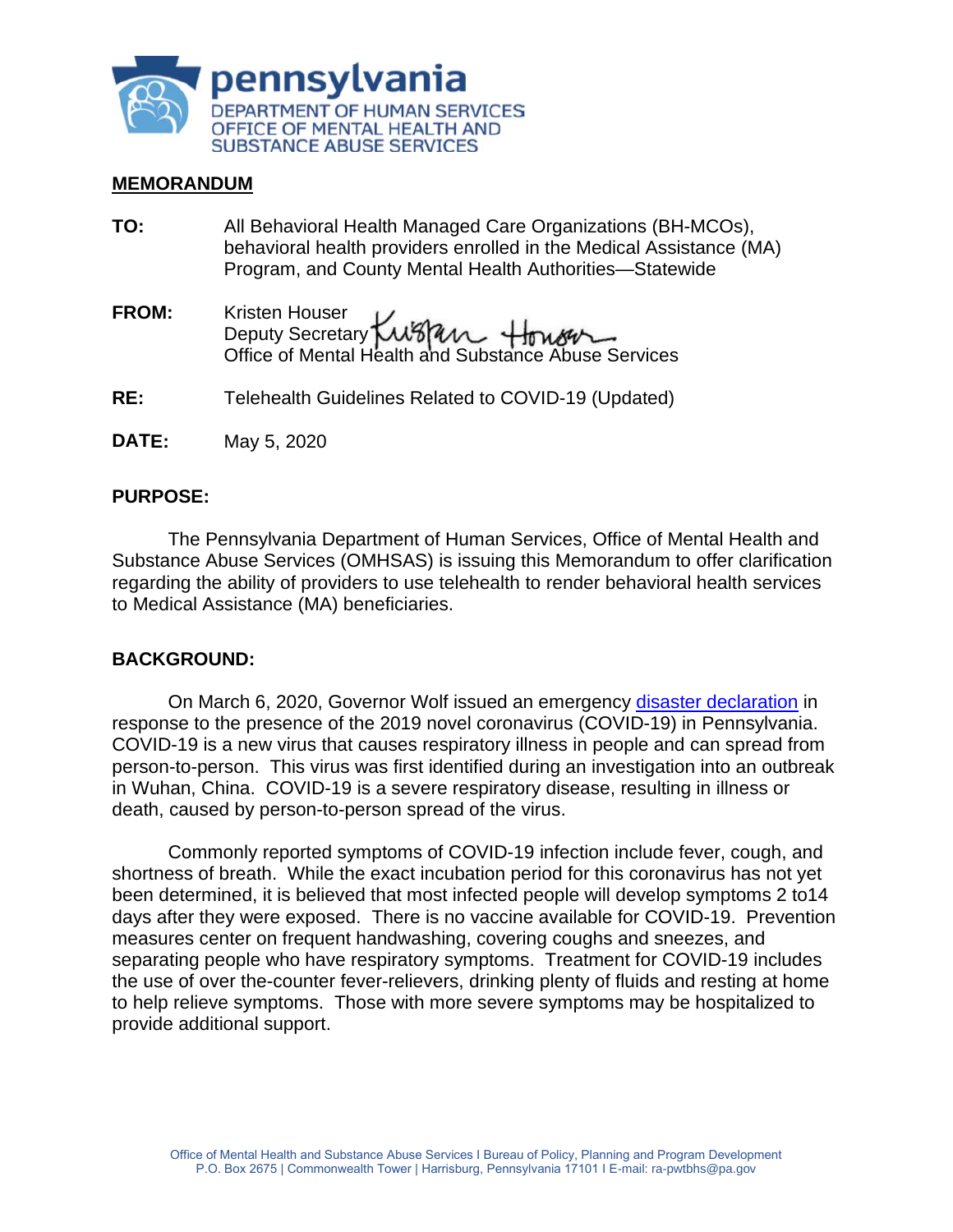

# **COVERAGE OF TELEHEALTH SERVICES RELATED TO COVID-19:**

Given the Centers for Disease Control and Prevention's (CDC) [recommendations](https://www.cdc.gov/coronavirus/2019-ncov/index.html) related to quarantine and isolation, both self-imposed and mandatory, OMHSAS is announcing a preference for use of telehealth as a delivery method for medically necessary behavioral health services as ordered, referred, or prescribed by a provider or practitioner, that can be delivered effectively when the patient is quarantined, selfquarantined, or self-isolated due to exposure or possible risk of exposure to the COVID-19 virus.

In order to ensure that individuals continue to receive necessary behavioral health services as we bolster our efforts to mitigate the spread of COVID-19, OMHSAS is temporarily suspending certain requirements that govern the provision of behavioral health services using telehealth. The guidelines for the provision of telehealth in the MA Program are delineated in the [bulletin OMHSAS-20-02](https://www.dhs.pa.gov/docs/Publications/Documents/FORMS%20AND%20PUBS%20OMHSAS/Final%20-%20OMHSAS%20Telehealth%20Bulletin%202.20.20.pdf) "Guidelines for the Use of Telehealth Technology in the Delivery of Behavioral Health Services" effective February 20, 2020. OMHSAS is adopting the following measures to fully utilize the capabilities of telehealth to manage the situation brought about by the spread of COVID-19. This expansion applies to behavioral health services delivered to MA beneficiaries via FFS or through a Behavioral Health HealthChoices Managed Care Organization.

- 1. During this state of emergency, telehealth will allow the use of telephonic video technology commonly available on smart phones and other electronic devices. In addition, telephone only services may be utilized in certain situations where video technology is not available.
- 2. Staff trained in the use of the telehealth equipment and protocols to provide operating support and staff trained to provide in-person clinical intervention will not be required to be present with the individual while they are receiving services.
- 3. The practitioner types that can provide services through telehealth will not be limited to psychiatrists, licensed psychologists, Certified Registered Nurse Practitioners and Physician Assistants certified in mental health; Licensed Clinical Social Workers; Licensed Professional Counselors; and Licensed Marriage and Family Therapists. Other individuals providing necessary behavioral health services will be permitted to utilize telehealth for services that are within their scope of practice.

Office of Mental Health and Substance Abuse Services I Bureau of Policy, Planning and Program Development P.O. Box 2675 | Commonwealth Tower | Harrisburg, Pennsylvania 17101 I E-mail: ra-pwtbhs@pa.gov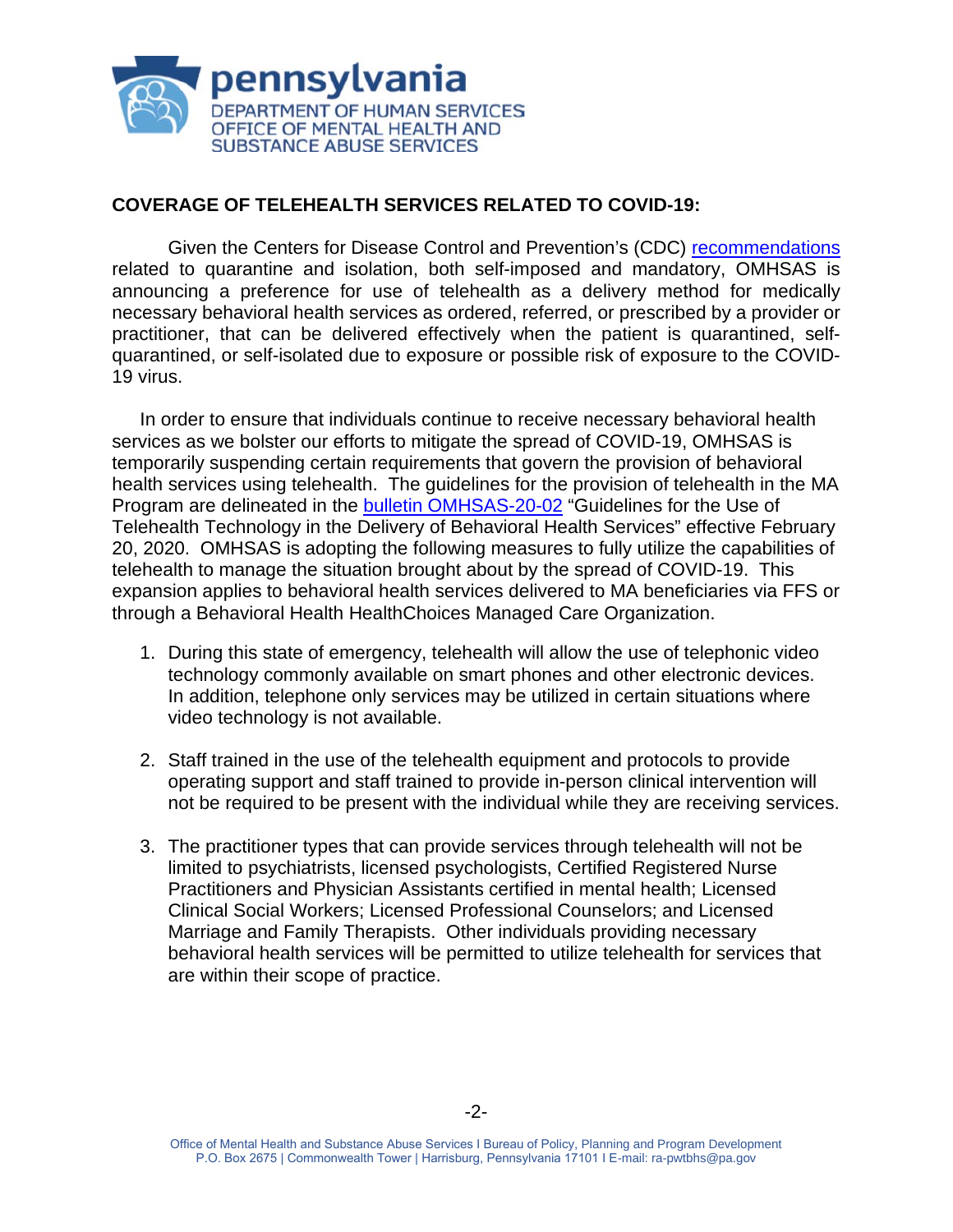

- 4. The provider types that can bill for telehealth under MA FFS will not be restricted to Psychiatric Outpatient Clinics, Psychiatric Partial Hospitalization Programs, and Drug & Alcohol Outpatient Clinics. When completing the Attestation Form (Appendix B), the "Other" Field (section I.a.) is not limited to HealthChoices during this state of emergency. BH-MCOs may continue to allow billing for any provider type they determine appropriate.
- 5. The services (procedure codes) that can be provided through telehealth under MA FFS will not be restricted to the procedure codes identified in Attachment A of the Bulletin OMHSAS-20-02. BH-MCOs already have the flexibility to do this.
- 6. Provision of telehealth services in homes will not be limited to Assertive Community Treatment, Dual Diagnosis Treatment Team, or Mobile Mental Health Treatment.
- 7. Program requirements for the number or percentage of in-person contacts for various behavioral health services may be met with the use of telehealth.
- 8. Program limits on the amount of service that can be provided through telehealth are temporarily suspended.

It should be noted that these temporary measures still require adherence to other requirements that apply to the service being delivered as they would when delivered inperson.

## **NEXT STEPS:**

Providers that are currently approved to provide services through telehealth technology may immediately begin to implement the expanded use of telehealth. Providers that are not currently approved to provide services through telehealth technology may immediately begin to implement the use of telehealth; however, new providers are still required to submit the Attestation Form as required by Bulletin OMHSAS-20-02. The Attestation Form must be submitted within 5 business days of initiating telehealth. When submitting an attestation to [RA-PWTBHS@pa.gov](mailto:RA-PWTBHS@pa.gov) for the COVID-19 state of emergency, please identify in the subject line "COVID-19 Emergency".

Office of Mental Health and Substance Abuse Services I Bureau of Policy, Planning and Program Development P.O. Box 2675 | Commonwealth Tower | Harrisburg, Pennsylvania 17101 I E-mail: ra-pwtbhs@pa.gov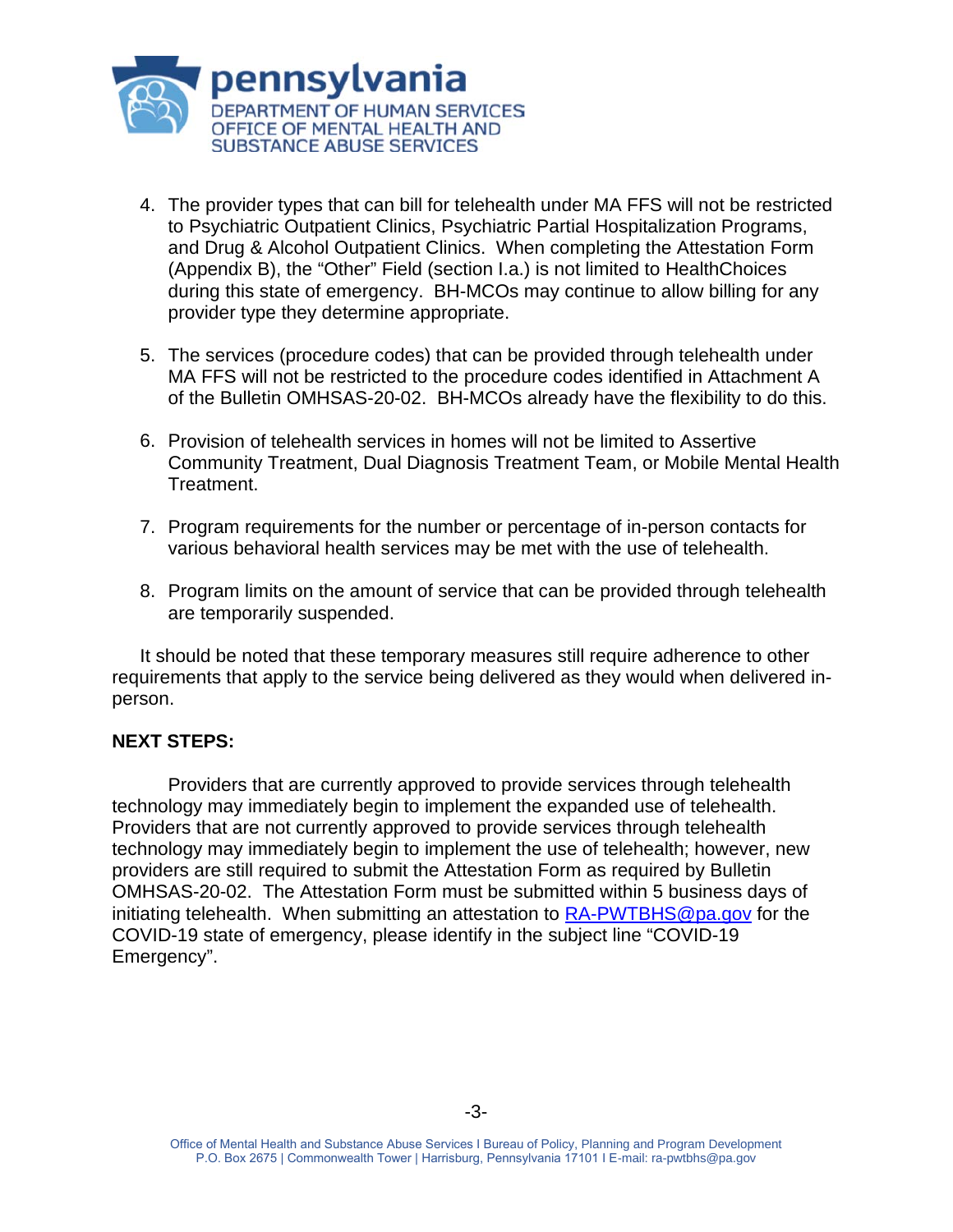

## **\*\*Newly Added (5/5/2020)\*\***

Providers of Behavioral Health Rehabilitation Services (BHRS) and Intensive Behavioral Health Services (IBHS)

Because of the unique nature of these interventions, before providing Therapeutic Staff Support (TSS) services, Behavioral Health Technician (BHT) services, Behavioral Health Technician-Applied Behavior Analysis (BHT-ABA) services, Assistant Behavior Consultation-Applied Behavior Analysis (Assistant BC-ABA) services, IBHS group services and group services approved through the program exception process through telehealth, the provider must submit a proposal explaining how services will be delivered. Further information can be found in the bulletin OMHSAS-20-03 "Instructions and Guidelines for the Delivery of BHRS and IBHS Through Telehealth." The proposal must be approved before the provider can begin to deliver these services.

## **OBSOLETE:**

This Memorandum will remain in effect while a valid emergency disaster declaration authorized by the Governor related to the COVID-19 virus remains in effect. OMHSAS may re-issue this Memorandum as appropriate.

## **RESOURCES:**

- The Pennsylvania Department of Health (DOH) has a dedicated page for COVID-19 that provides regular updates:
	- o <https://www.health.pa.gov/Pages/AlertDetails.aspx>
- The Pennsylvania Department of Human Services (DHS) also has a dedicated page for COVID-19. OMHSAS will ensure updates are posted to the DHS webpage:
	- o <https://www.dhs.pa.gov/providers/Providers/Pages/Coronavirus-2020.aspx>
- Federal information on the outbreak can be located on the CDC website:
	- o <https://www.cdc.gov/coronavirus/2019-ncov/index.html>
- Federal information specific to Medicaid Services can be located on the Center for Medicare and Medicaid Services website:
	- o [https://www.medicaid.gov/state-resource-center/disaster-response](https://www.medicaid.gov/state-resource-center/disaster-response-toolkit/covid19/index.html)[toolkit/covid19/index.html](https://www.medicaid.gov/state-resource-center/disaster-response-toolkit/covid19/index.html)

Office of Mental Health and Substance Abuse Services I Bureau of Policy, Planning and Program Development P.O. Box 2675 | Commonwealth Tower | Harrisburg, Pennsylvania 17101 I E-mail: ra-pwtbhs@pa.gov